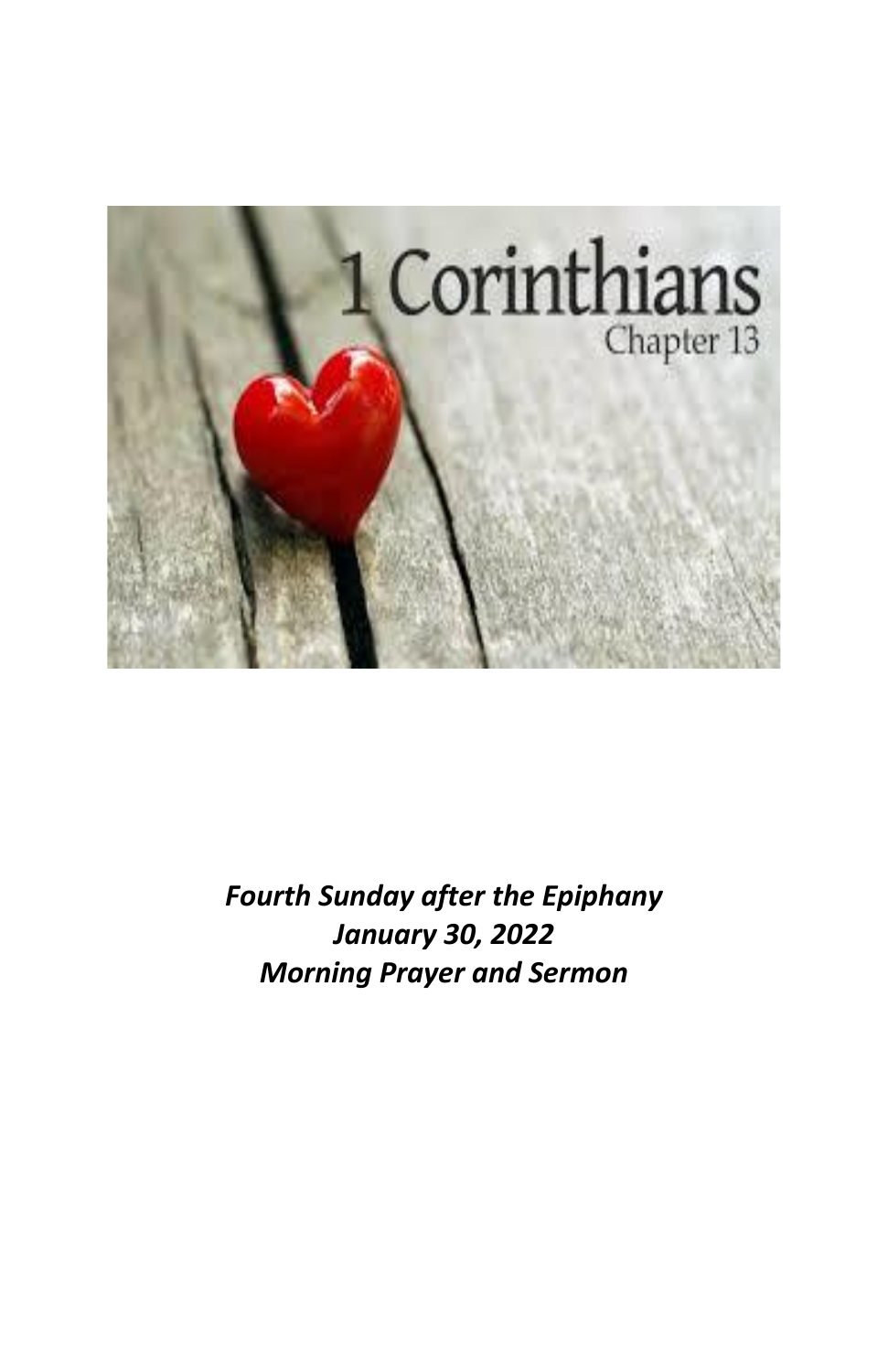**Prelude** *Two Tunes on "Love Divine"* – *Beecher & Hyfrydol* Arr. Gordon Young and John Benhke

#### **Invitation**

**\*Hymn of Praise: No. 92** *Love Divine, All Loves Excelling*

### **\*Corporate Confession**

Awesome and compassionate God, **you have loved us with unfailing, self-giving mercy, but we have not loved you. You constantly call us, but we do not listen. You ask us to love, but we walk away from neighbors in need, wrapped in our own concerns. We condone evil, prejudice, warfare, and greed. God of grace, as you come to us in mercy, we repent in spirit and in truth, admit our sin, and gratefully receive your forgiveness through Jesus Christ, our Redeemer. Amen.** 

### **\*Silent Confession**

### **\*Word of Pardon**

In Christ Jesus, your sins are forgiven. You are descendants of the Most High, adopted into the household of Christ, and inheritors of eternal life. Live as freed and forgiven children of God. **Amen.**

### **\*Praise: No. 211** *O the Deep, Deep Love of Jesus*

### **From a Letter of St. Paul 1 Corinthians 13**

If I speak in the tongues of men and of angels, but have not love, I am a noisy gong or a clanging cymbal. **<sup>2</sup>** And if I have prophetic powers, and understand all mysteries and all knowledge, and if I have all faith, so as to remove mountains, but have not love, I am nothing. **<sup>3</sup>** If I give away all I have, and if I deliver up my body to be burned, but have not love, I gain nothing.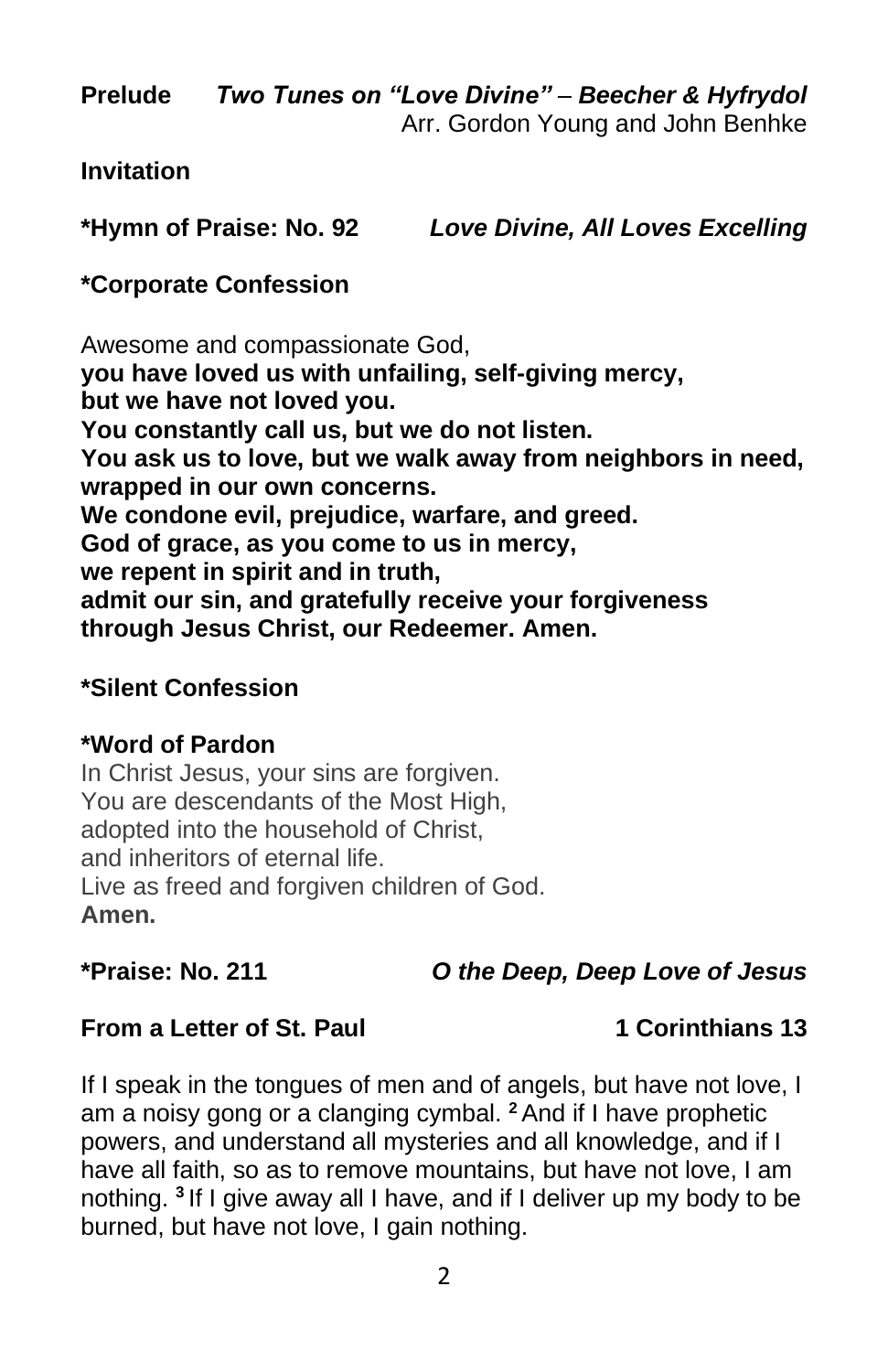**<sup>4</sup>** Love is patient and kind; love does not envy or boast; it is not arrogant **<sup>5</sup>** or rude. It does not insist on its own way; it is not irritable or resentful; <sup>6</sup> it does not rejoice at wrongdoing, but rejoices with the truth. **<sup>7</sup>** Love bears all things, believes all things, hopes all things, endures all things.

**<sup>8</sup>** Love never ends. As for prophecies, they will pass away; as for tongues, they will cease; as for knowledge, it will pass away. **<sup>9</sup>** For we know in part and we prophesy in part, **<sup>10</sup>** but when the perfect comes, the partial will pass away. **<sup>11</sup>** When I was a child, I spoke like a child, I thought like a child, I reasoned like a child. When I became a man, I gave up childish ways. **<sup>12</sup>** For now we see in a mirror dimly, but then face to face. Now I know in part; then I shall know fully, even as I have been fully known.

**<sup>13</sup>** So now faith, hope, and love abide, these three; but the greatest of these is love.  $1$ 

#### **Morning Prayer**

#### **The Lord's Prayer [**using **debts** and **debtors]**

#### **\*Spiritual Song: No. 265** *Father, I Adore You*

#### **\*Gospel of our Lord Jesus Christ St. Luke 4:21-30**

**<sup>21</sup>** And he began to say to them, "Today this Scripture has been fulfilled in your hearing." **<sup>22</sup>** And all spoke well of him and marveled at the gracious words that were coming from his mouth. And they said, "Is not this Joseph's son?" **<sup>23</sup>** And he said to them, "Doubtless you will quote to me this proverb, ' "Physician, heal yourself." What we have heard you did at Capernaum, do here in your hometown as well.' " **<sup>24</sup>** And he said, "Truly, I say to you, no prophet is acceptable in his hometown. **<sup>25</sup>** But in truth, I tell you, there were many widows in Israel in the days of Elijah, when the heavens were shut up three years and six months, and a great famine came over all the land, **<sup>26</sup>** and Elijah was sent to none of them but only to Zarephath, in the land of Sidon, to a woman who was a widow. **<sup>27</sup>** And there were many lepers*<sup>1</sup>* in Israel in the time of the prophet Elisha, and none of them was cleansed, but only Naaman the Syrian." **<sup>28</sup>** When they heard these things, all in the synagogue were filled with wrath. **<sup>29</sup>** And they rose up and drove him out of the town

<sup>1</sup> *[Revised Common Lectionary](https://ref.ly/logosres/rcl?ref=YearMonthDay.1-30-2022&off=296&ctx=Corinthians+13:1%E2%80%9313%0a~+%0aGOSPEL%0aLuke+4:21%E2%80%933)*. (2009). Faithlife.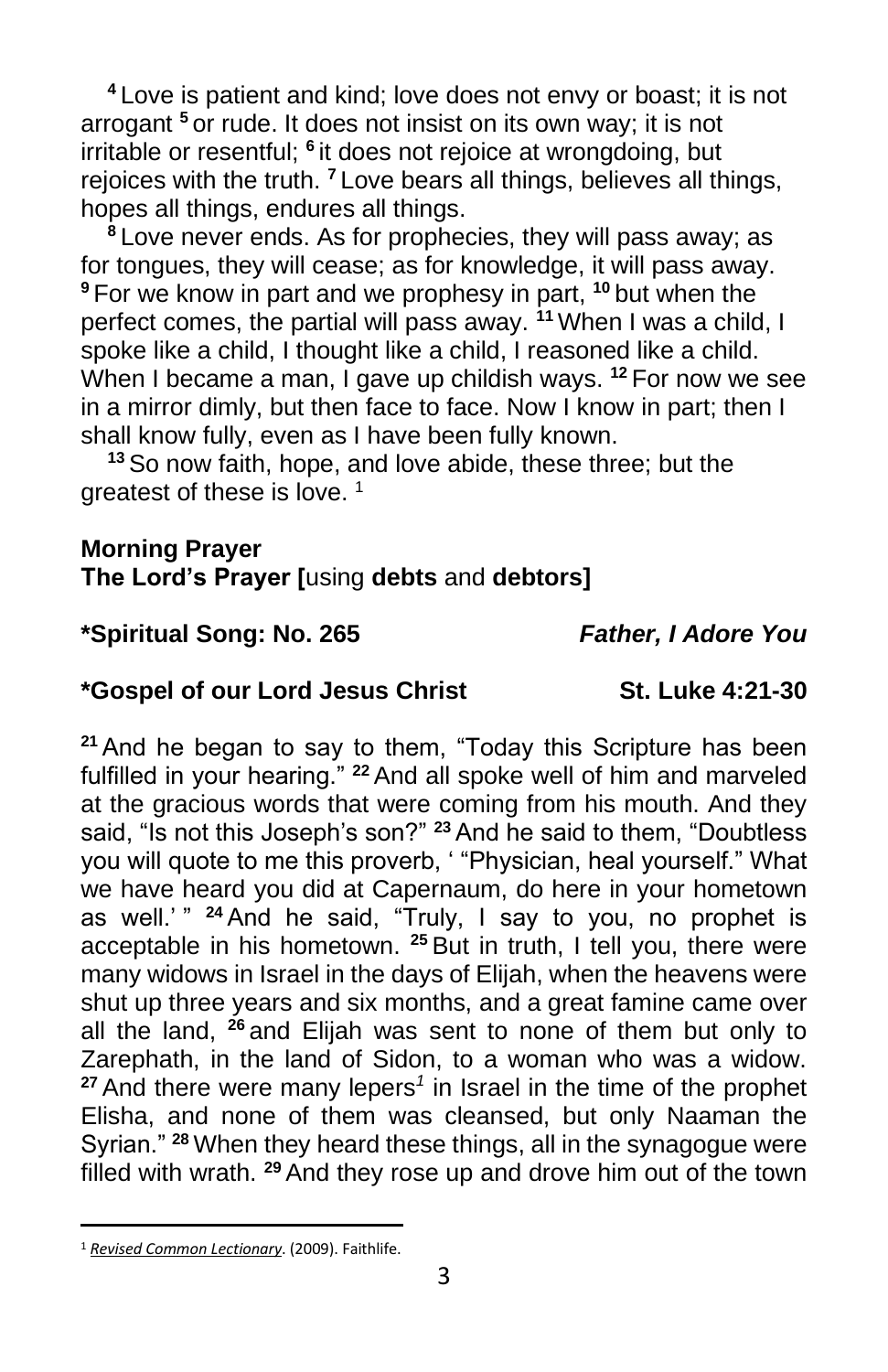and brought him to the brow of the hill on which their town was built, so that they could throw him down the cliff. **<sup>30</sup>** But passing through their midst, he went away. <sup>2</sup>

### **\*Affirmation of Faith** *The Apostles' Creed*

Do you believe in God the Father? **I believe in God, the Father almighty, creator of heaven and earth.** Do you believe in Jesus Christ, the Son of God? **I believe in Jesus Christ, God's only Son, our Lord, who was conceived by the Holy Spirit, born of the virgin Mary, suffered under Pontius Pilate, was crucified, died, and was buried. He descended into hades. On the third day he rose again; he ascended into heaven, he is seated at the right hand of the Father, and he will come to judge the quick and the dead.** Do you believe in God the Holy Spirit? **I believe in the Holy Spirit, the holy catholic Church, the communion of saints, the forgiveness of sins, the resurrection of the body, and life everlasting. Amen. Proclamation of God's Word "PD"** *Love Is. . .*

**\*Hymn of Declaration: No. 284** *They'll Know We Are Christians by Our Love*

**\*Dismissal and Blessing**

**\*Response** *Go Now In Peace*

**Go now in peace. Never be afraid. God will go with you each hour of ev'ry day. Go now in faith, steadfast, strong and true. Know He will guide you in all you do. Go now in love, and show you believe. Reach out to others so all the world can see.**

<sup>2</sup> *[Revised Common Lectionary](https://ref.ly/logosres/rcl?ref=YearMonthDay.1-30-2022&off=318&ctx=inthians+13:1%E2%80%9313%0a+%0aGOSPEL%0aLuke+4:21%E2%80%9330%0a~+)*. (2009). Faithlife.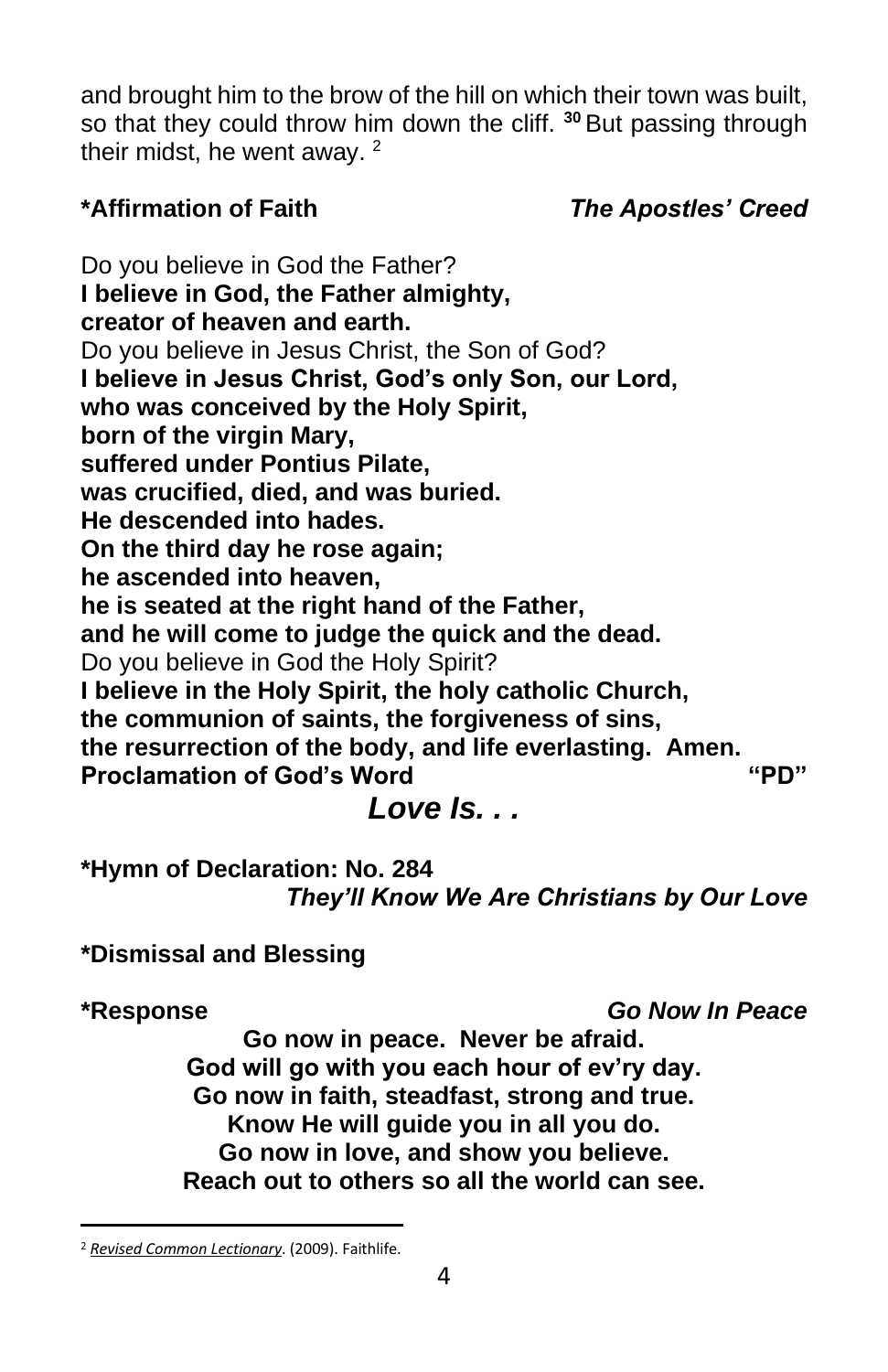### **God will be there watching from above. Go now in peace, in faith, and in love.**

### **\*Going Forth**

#### *+ + + + + + +*

### **The Saints In Action**

|                                          | Today – Fourth Sunday after the Epiphany                   |  |  |  |
|------------------------------------------|------------------------------------------------------------|--|--|--|
| 9:00 a.m. Worship                        |                                                            |  |  |  |
|                                          | Sound Committee Meeting Following Worship                  |  |  |  |
|                                          | 10:10 a.m. Sunday School                                   |  |  |  |
| Wednesday                                |                                                            |  |  |  |
|                                          | 6:30 p.m. Trinity Bells Rehearsal                          |  |  |  |
| Sunday – Fifth Sunday after the Epiphany |                                                            |  |  |  |
| 9:00 a.m. Worship                        |                                                            |  |  |  |
|                                          | 10:10 a.m. Sunday School                                   |  |  |  |
|                                          | 11:00 a.m. - 1:00 p.m. Firemen's RB Dinner (Take Out Only) |  |  |  |
|                                          | 6:30 p.m. Confirmation Class                               |  |  |  |
|                                          |                                                            |  |  |  |

### **"Souper Bowl" Competition –** *TODAY IS THE LAST SUNDAY!*

It is time for our annual "Souper Bowl" Competition. In January 2022 we will again be competing with one another for the "Souper Bowl" certificate. There will be two winners again this year. One for larger churches (over 100 families) and a second for smaller churches (under 100 families). The four quarters of the competition will be the five Sundays in January. Food items should be taken to the fellowship hall and placed in the designated location. Monetary donations should be given in an envelope marked "Souper Bowl" competition (checks should be made out to Trinity UCC).

Our local food pantry continues to grow. We are serving approximately 100 families from the Berlin and Shanksville School Districts. In this time of economic stress and the pandemic it is so meaningful for all of those who can help the food pantry. We have a great group of volunteers that truly enjoy the fellowship at the food pantry. Nonperishable (non-expired) food, condiments,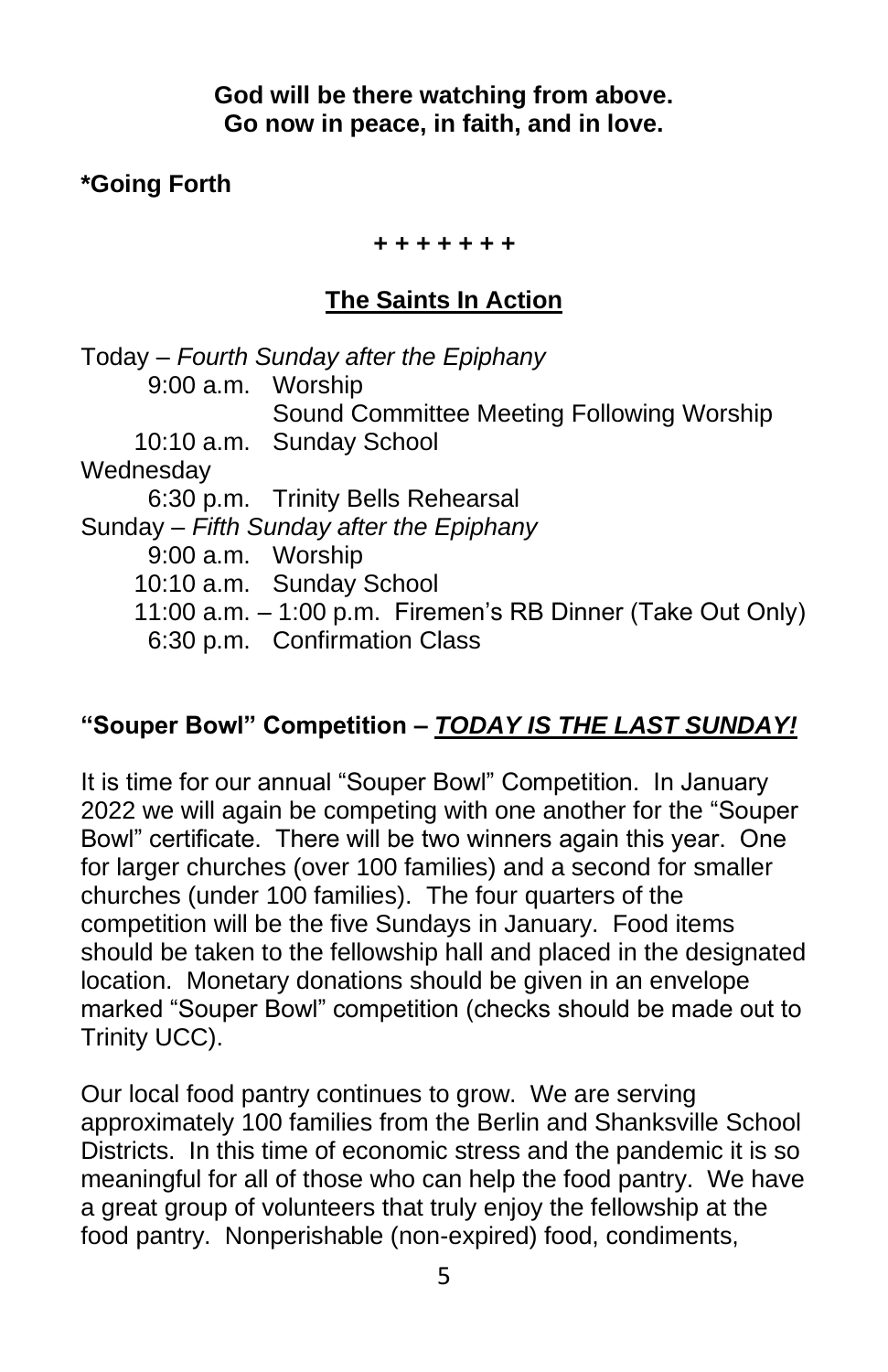baking products, paper supplies, toiletries, cleaning supplies, and monetary donations are welcome.

### **Pastor's Invitation to Help Mayfield United Methodist Church**

On Christmas Eve, Pastor Dave challenged us to consider helping a congregation in Mayfield, Kentucky whose building was destroyed by the December 10<sup>th</sup> tornadoes that raced across that region. The pastor and his wife left the parsonage and took shelter in the church. All that was left is a small shell of a once grand building. The congregation's first priority is to provide for their community. Pastor provided \$500.00 from his discretionary account; Trinity Outreach has matched that gift with an additional \$500.00. During the month of January, you are invited to consider an additional gift to help people who are unknown to us. Mark your gift "Mayfield" and we will encourage them with our gift.

## **"Secret Pals" Program –** *TODAY IS THE DEADLINE!*

We are still looking for participants in the "Secret Pals" program. "Secret Pals" is a program started here at Trinity UCC in 2011. **Purpose:** to provide a way for adults in our church family to encourage, support & affirm the youth of our congregation.

Please take your application from the church family bulletin board, contact Bobbi Robertson or the church office.

# **Giving From 1/23/2022**

|              | Rec       | <b>Budget</b> | Over/Under |
|--------------|-----------|---------------|------------|
| General      | \$2434.00 | \$2521.38     | $-587.38$  |
| <b>Ben</b>   | \$765.00  | \$213.46      | \$551.54   |
| <b>Maint</b> | \$75.00   | \$163.46      | $-588.46$  |
| <b>Mem</b>   | \$1100.00 |               |            |
| <b>Total</b> | \$4374.00 | \$2898.30     | \$375.70   |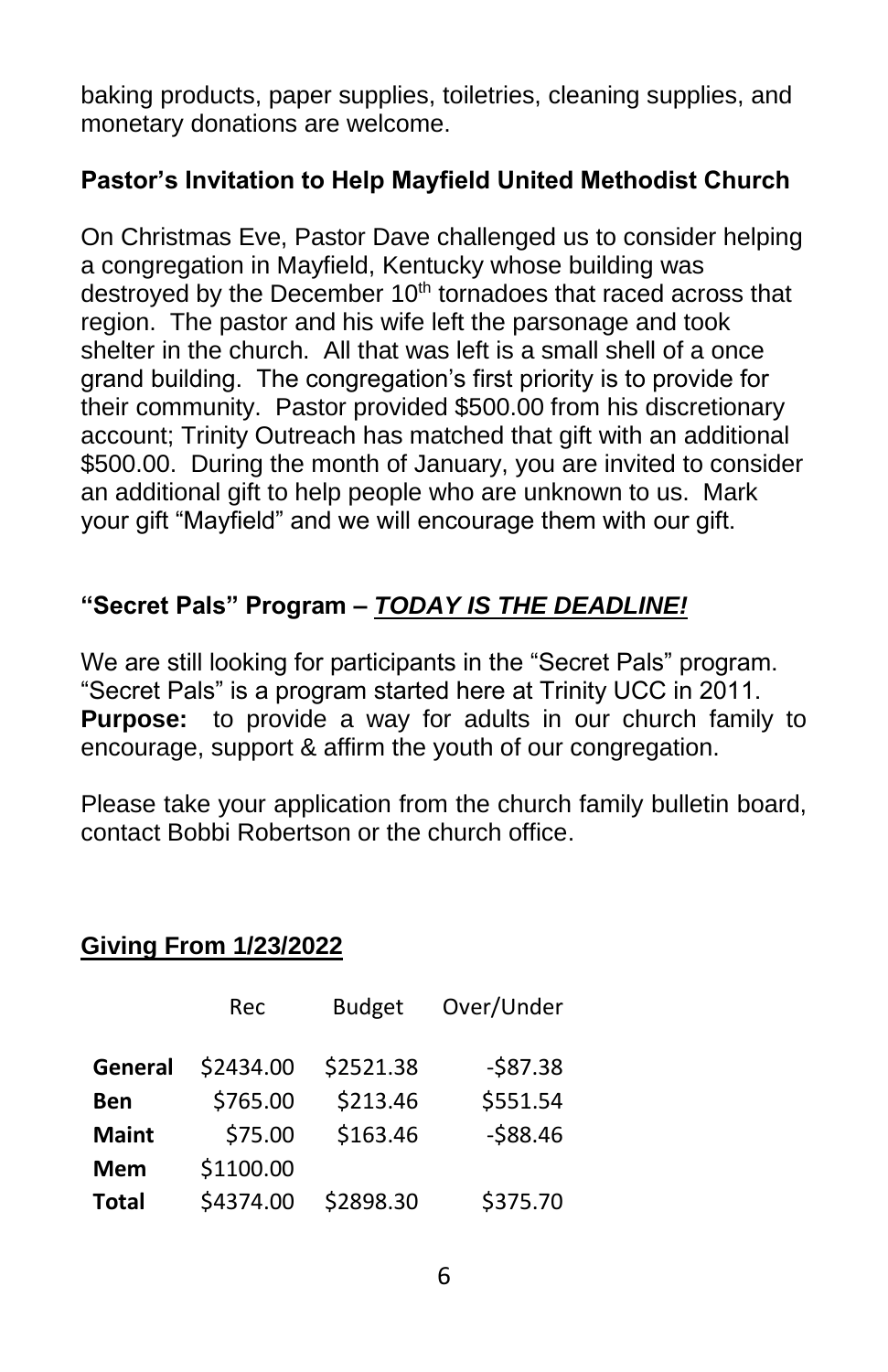Benevolence includes Food Pantry/Souper Bowl of \$530.00 and Mayfield First UMC (tornado) \$125

**Worship Attendance: 67 Sunday School: 11**



### **Those Remembered in prayer:**

God's guidance and protection for Armed Forces.

### **Shut Ins:**

Lew & Barb Berkley, Roy Bucher, Helen Diest, Mary Forespring, Janet Gindlesperger, Cynthia Kelly, Lois Krause, Deb Luteri, Lois Saylor.

### **Healing Concerns:**

Sally Altfather, Mark Amyot, Donnie Baxter, Jim Benoit, Carol Boyer, Jim Coughenour, Pam Crooks, Larry Custer, Dana Dawson, Pat Fritz, Mary Jane Harding, Andrea (Shaulis) & Michael Harris, Larry Hay, Barry Landis, Jennifer Miller, Bonnie Murphy, Nancy Schrock, Avis Specht, Kelly Tharp, Robin Walker, Heather Weighley, Nancy Weighley, Karen Will, Kimberly Kay Roos Zimmerman, Gerald Zorn

### *Where You May Find. . .*

**The Nursery:** *is on the lower level for children and their parent. A big screen TV is mounted in the room so that you may watch the service.*

### **At the Sanctuary Entrances. . .**

Recycling Boxes for Bulletins *These Days –* Devotional

Large Print Bulletins **Example 20** Hearing Amplifiers